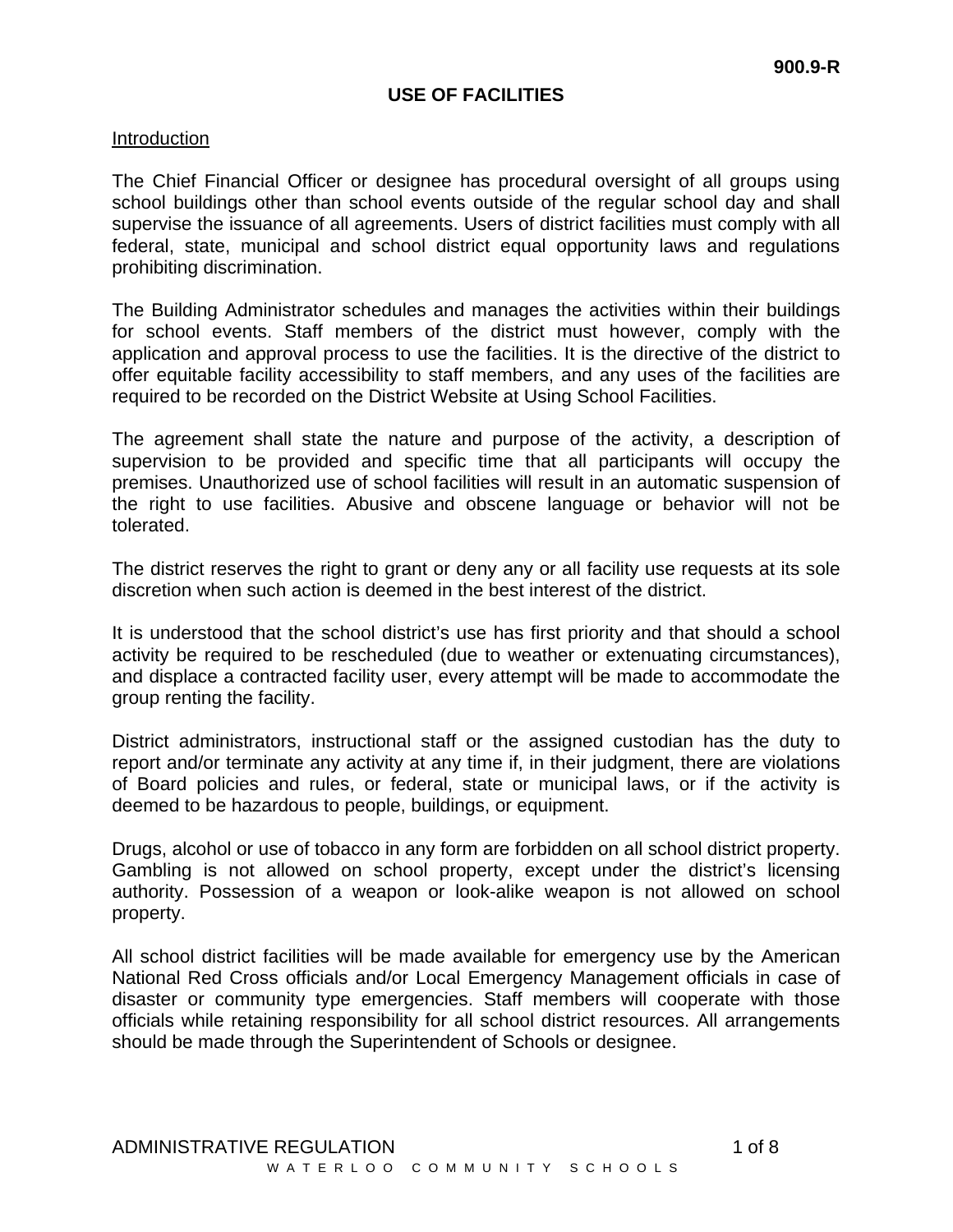### Application and Scheduling

Application for the use of any district facility may be obtained on-line at [www.waterloo.k12.ia.us](http://www.waterloo.k12.ia.us/) (select Using School Facilities.) This application must be completed and the agreement signed & received by Financial Services no later than 5 days prior to the rental.

By signing the agreement, the applicant shall indemnify the district against all injuries, damages, costs or expenses, including reasonable attorney's fees, incurred by the district as a result of the use of the school premises by an applicant, its employees, members and guests. The district reserves the right to require proof of insurance.

Cancellation of any Facility Usage agreement must be made no less than 24 hours prior to the event or in the case of a weekend or holiday activity, not less than 48 hours in advance or the applicant will be charged for any actual expenses incurred by the district as a result of the agreement.

Applicants agree that only those areas of the facility, as expressly stated in the agreement will be used and that the unauthorized use of any other area/premises will be billed at the current rate. In addition, bills will be computed based on the actual time the area(s) was used including set up and take down.

Sponsorship of an activity held in a district facility must be clearly identified on promotional materials, indicating that the district is not the activity sponsor.

#### Availability

Facilities will not be available for use on school holidays or on Sunday when no school employees are on duty unless special arrangements are made and overtime for staff is paid.

Facility rentals during the school day for classrooms, student lounges, cafeteria/kitchens, high school gymnasiums and fields may require Board approval.

At the discretion of the District, additional staff may be assigned to supervise the use of the facility. The renter shall pay the cost for additional staffing, i.e. security.

### User Group Classifications

The classification of the group or organization is determined by the nature of the group and by the type and purpose of its activity.

Fees charged to user groups will be determined by their classification.

The following classifications are listed in **priority order** for scheduling. All classifications are subject to revision.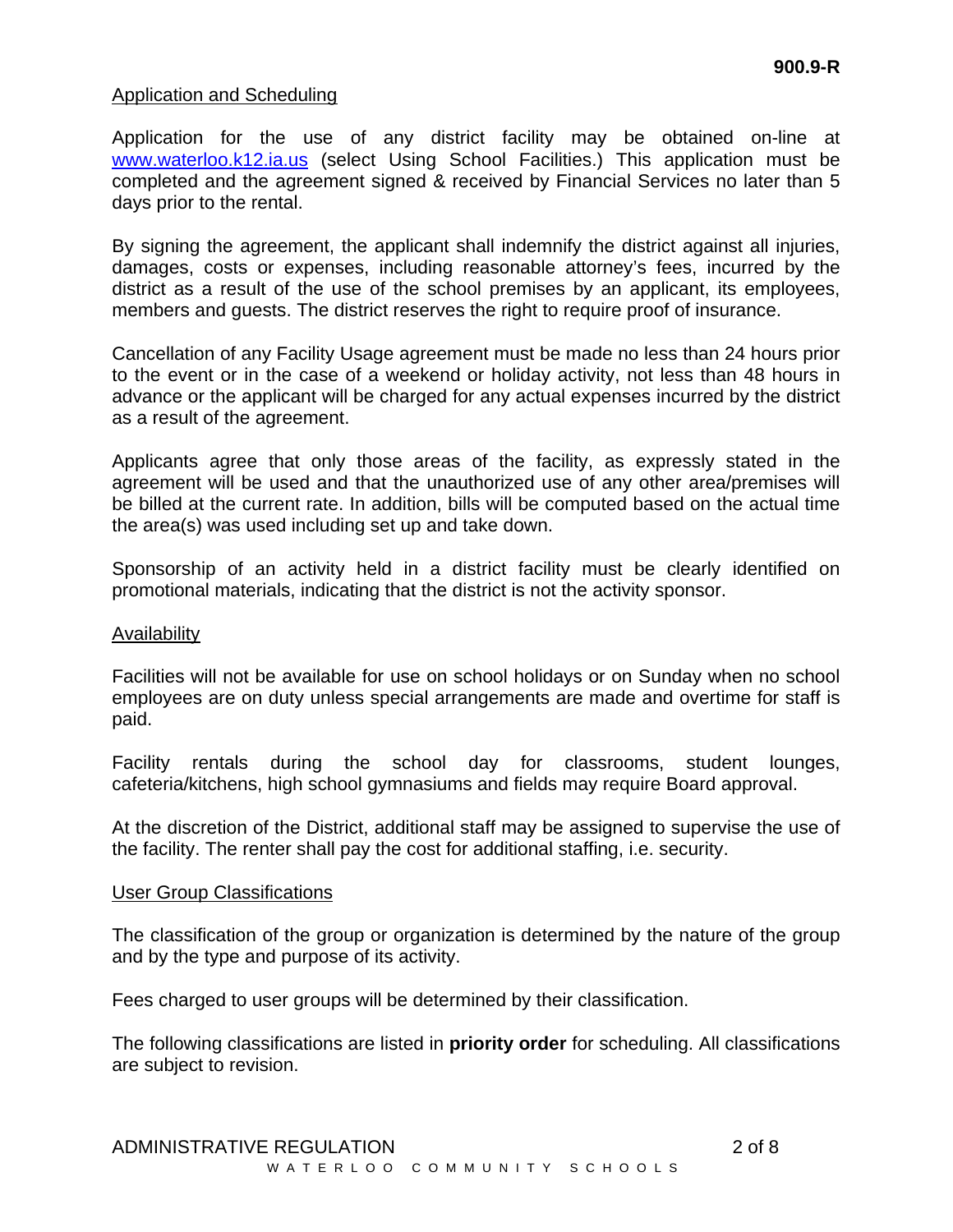- A. Group I: School District and School District-Related (Priority 1)
	- 1. School District PreK-12 and District-Related Organizations -- No Charge

School-sponsored events or activities are defined as individual programs or activities which the district or a district-related organization directly and completely coordinates, funds, plans, and operates. All profits from fundraising events in this classification are returned to the school or school-related organization such as booster clubs, parent teacher groups, and district-sponsored afterschool programs.

2. Youth-Serving Agencies -- No Charge

Meetings and practice sessions for non-profit, chartered youth groups, or organizations sponsoring youth activities such as Boy Scouts, Girl Scouts, YMCA, YWCA, Waterloo Leisure Services, ISU Extension when primary beneficiaries are our students. This includes before & afterschool programs, health & fitness programs, and parenting classes that primarily benefit our students and families. Fees will be charged to such organizations when meetings are not co-sponsored by the District (such as regional or state meeting).

- B. Group II: Non-Profit Groups (Priority 2)
	- 1. No-Cost, Non-Profit Events or Programs -- Generally, No Charge

Nonprofit groups will be considered as those groups whose activities are open to the public when no admission is charged or, if a charge is made, the net proceeds go entirely to school-related charitable or district purposes. Groups who charge fees for their own purposes or for profit may be charged as For Profit groups (Group III). For purposes of determining nonprofit organizations, a tax-exempt identification number is required an annual organizational or event budget may be requested.

Examples include community organization meetings of civic or service nature, adult groups whose members reside in the district for regularly scheduled meetings or recreation (e.g., basketball groups, volleyball groups, community singing groups), community groups sponsoring money-making activities with all proceeds directly benefiting the schools or nonprofit, private interest groups if no salary is paid to activity staff or helpers and any charge for the activity is used to cover actual expenses only.

2. Educational Institutions -- No Charge

Educational institutions may use school facilities to offer classes that lead to the improvement of District staff and courses that are extensions of on campus programs. Examples include Hawkeye Community College, public universities, or AEA 267.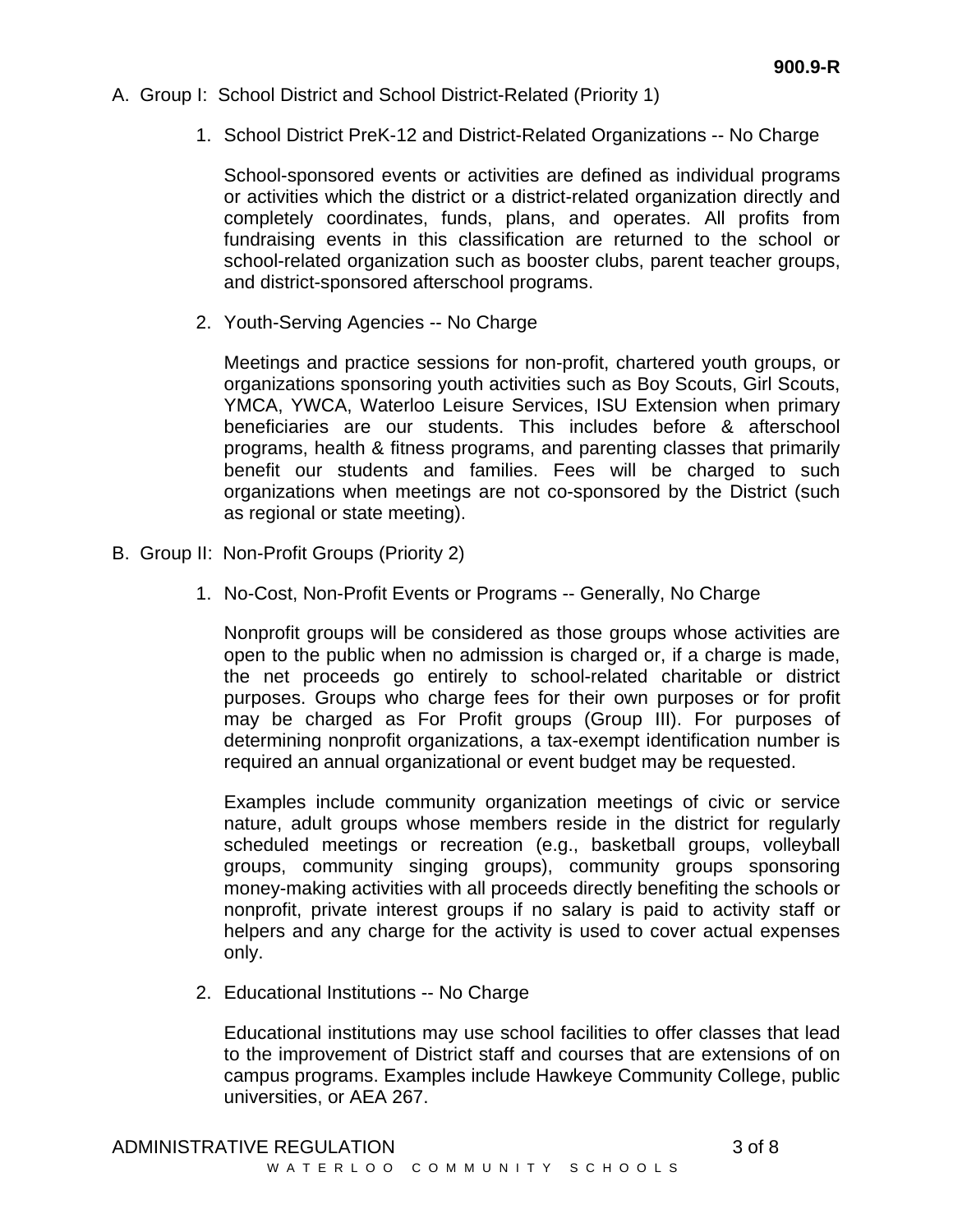C. Group III: For Profit Activities -- Charged according to fee schedule (Priority 3)

The group includes all other groups using school facilities, including profit making groups.

Examples Include out-of-district adult or youth groups, meetings that are commercial in nature, businesses, private interest groups, individuals conducting activities in which a fee or admission is charged or items are sold, organizations holding non-gate fee events for which the participant directly or indirectly is charged a fee (e.g., rehearsals, ceremonies, performances, and Financial Planners), local nonprofit organizations conducting profit-making activities for charitable purposes, businesses conducting not-for-profit events for which there is no charge to participants (e.g., businesses conducting training for their own employees), private parties (e.g., wedding receptions, family or company picnics, birthday parties, graduation parties), or religious services, religious classes and activities.

D. Group IV: District Staff members (Priority 4)

The group includes all district staff members using school facilities, except staff who arrange through their building principal to work in their own room or office outside of normal school hours at no cost to the employee.

Staff members can qualify as Group III and be charged fees under descriptions listed above. Staff members using the facility for group recreational activities or leagues, are subject to the approval process and appropriate fees. If staff member organized groups are approved, the staff member must remain on the premises until all participants have vacated the building. Staff members may only use facilities in compliance with this policy.

# Fees

The Superintendent of Schools or a designated representative maintains a schedule of fees for the rental of school facilities that is approved annually by the Board of Education. Charges will reflect the size of the facility, personnel costs, equipment, and fee schedule. When appropriate, additional fees may include cleaning fee, replacement or repair for damage or theft and/or overtime or holiday pay for district employees.

All or a percentage of the estimated usage and personnel fees for a group's activity may be required to be paid prior to the usage. A deposit totaling 50% of the estimated cost may be required if the group has the potential to incur excessive wear and/or damage to the facility or the district has no previous experience with the group. Exact fees and the total fee will be adjusted according to actual costs and the difference billed or refunded after use.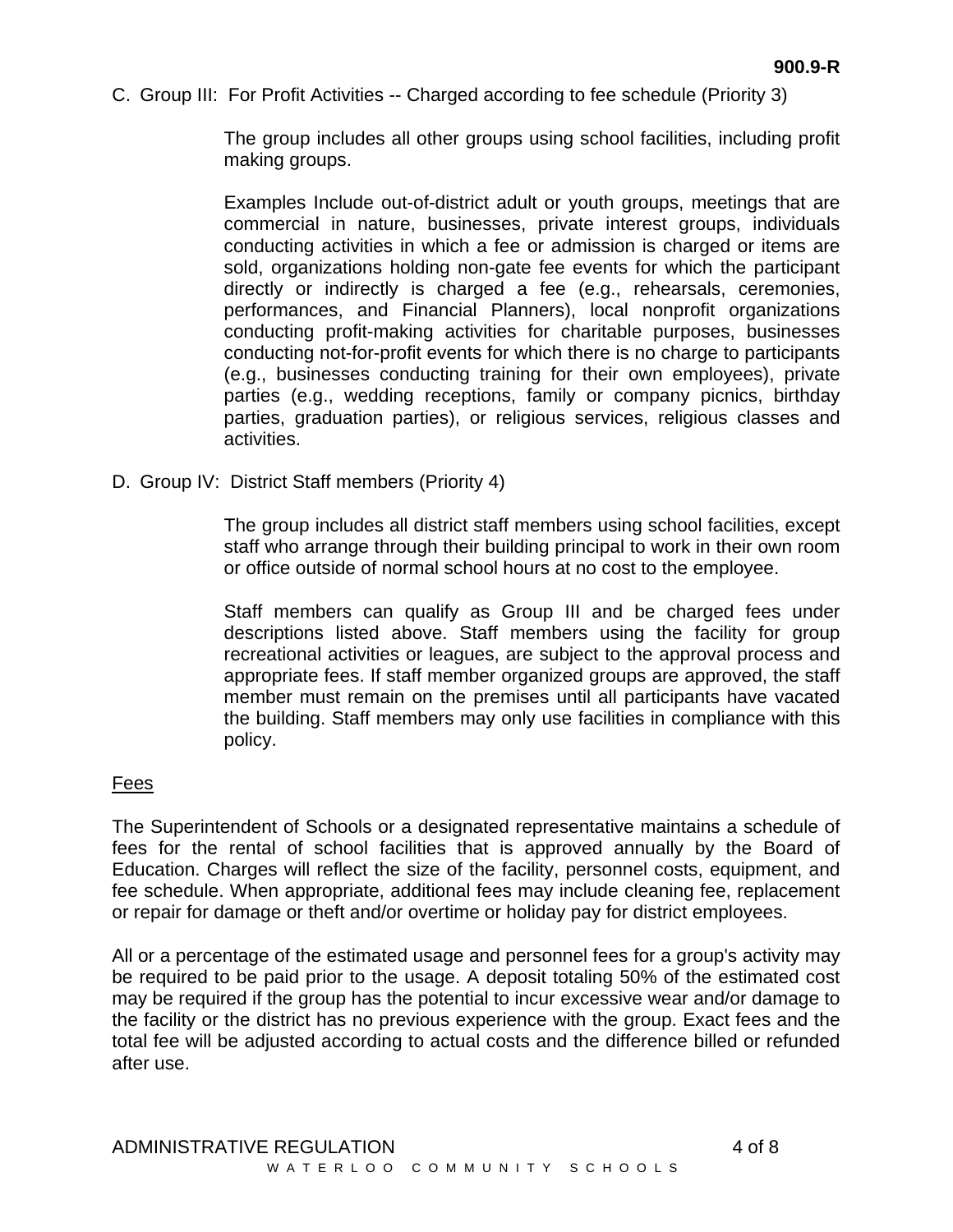Groups are eligible for non-profit rate only if they provide proof of non-profit status and a tax exempt identification number.

All groups must pay all any additional costs incurred by the district for personnel due to the use of the facility. This may include costs for building supervisor(s), custodian(s), technician(s), food service worker(s), and overtime hours incurred as a result of the facility use.

Employees of the district are subject to all fees normally charged if the event is not district sponsored. Exceptions will be handled on an individual basis. The Superintendent or Chief Financial Officer has the sole authority to waive any fees.

# Fee Schedule

Fee Schedule is listed on the District Website – Using School Facilities.

# Application Process

- A. A person or organization requesting use of district facilities will apply on-line on the District Website – Using School Facilities. The on-line approval process will determine the requester's classification, determine availability and appropriateness of facility to meet the request (including personnel and equipment, if applicable), determine estimated cost of requested facilities and personnel and determine method of fee collection.
- B. When the above have been determined, the request will be scheduled, an agreement will be issued, and deposits collected. A copy of the agreement will be sent to the requester.
- C. The agreement will list scheduled facilities, dates, times, equipment needs, personnel, estimated fees, proposed activity and participants and a Hold Harmless Agreement which absolves the district from liability. The group representative and district representative will sign the agreement and the Hold Harmless Agreement.
- D. A copy of the agreement will be sent to the building administrator or designee at the site and the Director of Operations as confirmation of the scheduled use.
- E. If the request is denied, the requester will be informed with reason(s). He/she may appeal by calling, writing or meeting with Chief Financial Officer. If the Director upholds the decision, the requester can appeal to the Superintendent or his/her designee, who will review the request and make a final decision.

# Liability Insurance

All community groups are responsible for their own insurance coverage. The district may require a certificate of insurance indicating liability insurance coverage with the minimum amount of \$1,000,000 combined single limit of bodily injury and property damage liability with Waterloo Community School District prior to the first scheduled event. A certificate of insurance is not required from district employees or district volunteers when the activity is a district event.

ADMINISTRATIVE REGULATION 6 and 5 of 8 WATERLOO COMMUNITY SCHOOLS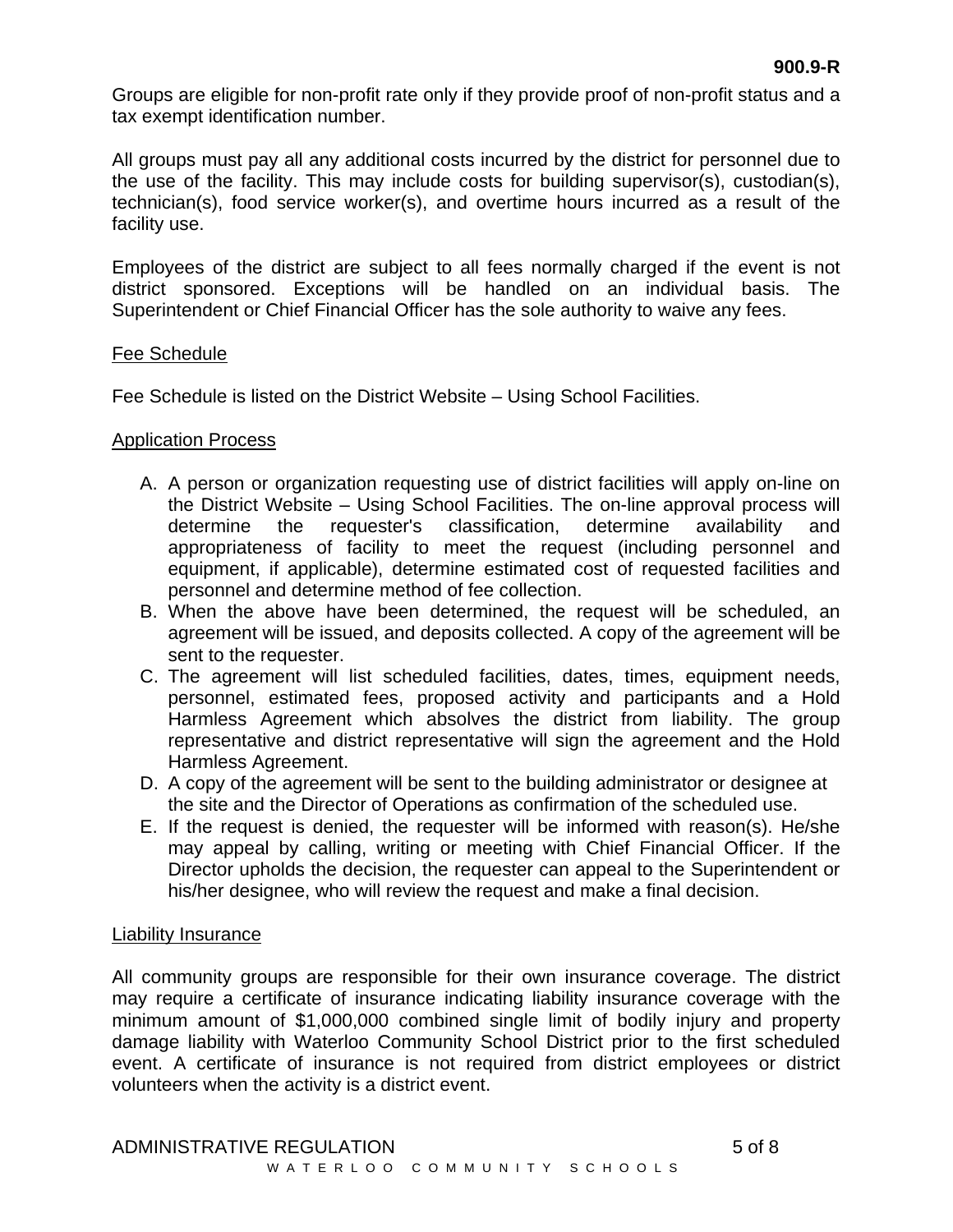### Notification of Change/Cancellation

The district reserves the right to cancel or postpone any activity, due to conflict, disregard of policies, or other uncontrollable circumstances. If the school day is cancelled or shortened due to weather conditions, facility usage will generally be cancelled.

If approval has been given to a group to use facilities, and it is later determined that the facilities will not be available, notice of cancellation will be given to the applicant as soon as practicable with reasons for the cancellation. In such cases, the district will return any required deposit.

The requester is responsible for notifying the Financial Services Office when his/her group wants to change or cancel a confirmed request, or the group is not using the facility at the scheduled time.

#### "No Shows"

All groups who do not show for their scheduled time and who do not notify the Chief Financial Officer of the cancellation 24 hours prior to their scheduled use will still be responsible for all incurred personnel costs and shall forfeit a deposit if required.

#### Billing/Payment Procedures

Estimated usage and personnel fees for all events will appear on the contract. Exact fees and the total fee will be adjusted according to actual cost and the difference billed or refunded after usage.

### Other Conditions/Provisions

No modification to any facility shall be made by any user without the express permission of the Director of Operations. Any such modifications shall be done under the supervision of district maintenance personel and must comply with fire regulations. Any such modifications shall be restored to their original condition no later than the end of the rental period or as agreed upon in advance. The user agrees to pay for any such modifications and restoration.

Building keys will not be given to user groups. Custodial or other assigned personnel will be responsible for opening and closing buildings and/or rooms/areas within each building.

#### **Supervision**

Each group is responsible for the behavior of its members. Each group must designate one person (group representative) who serves as a group contact person with Financial Services. The group representative is responsible for communicating the Facility Use Guidelines, usage procedures and other communication to the group members and for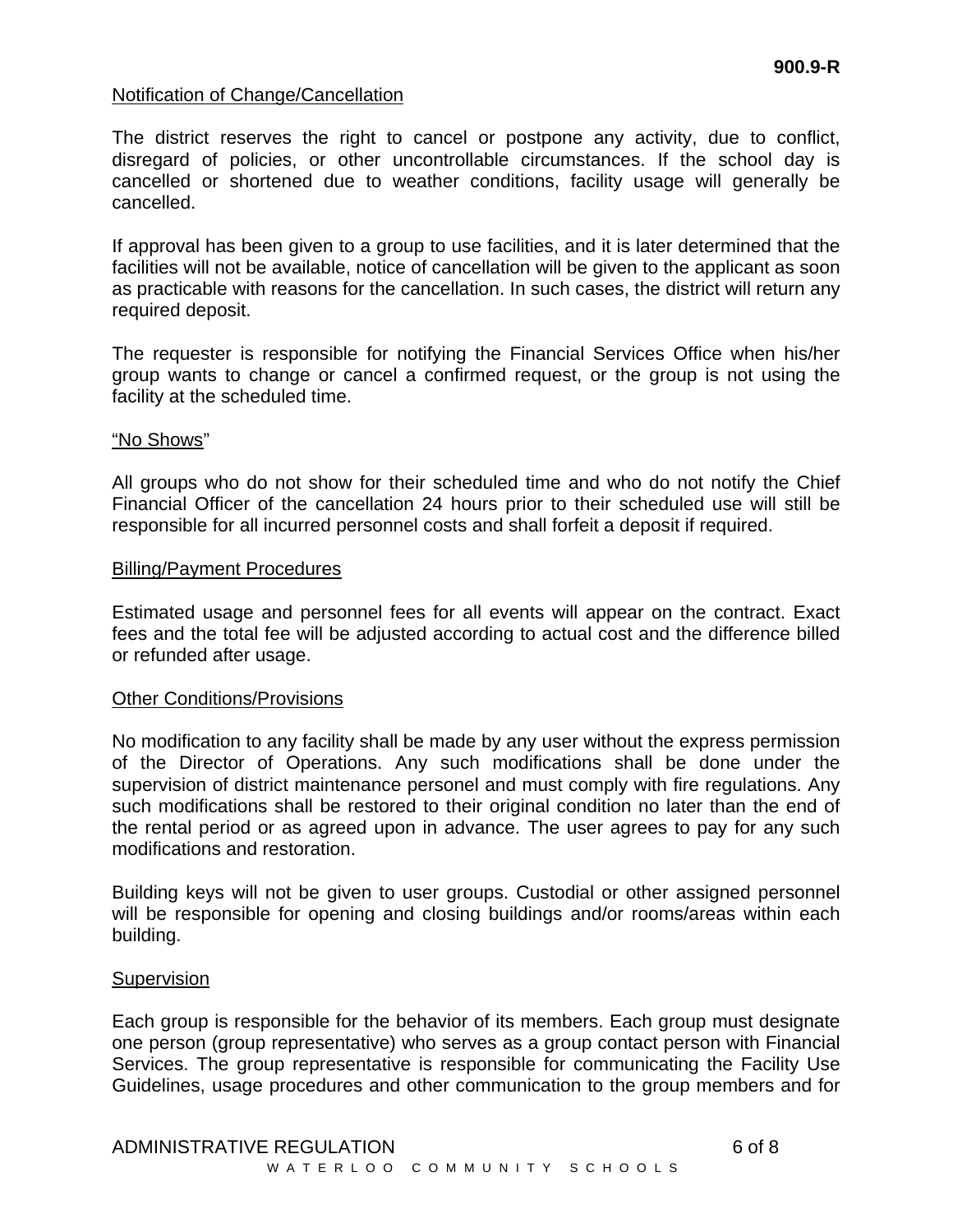ensuring that group members understand and follow established guidelines and procedures.

It shall be the responsibility of the user to leave the facility in the same condition as upon arrival. All debris must be collected and placed in disposal containers. If cafeteria/kitchen facilities are used, equipment and tables must be cleaned prior to the renter leaving the facility. Failure to comply with these rules may result in the renter being charged an additional fee for cleanup and/or being denied future use of the facility.

Should a building's security alarm system be activated accidentally because a member(s) of the rental group is in an unauthorized area of the building, the renter will be responsible the payment of any costs associated with false alarms.

The district reserves the right to require police supervision at any event. This police supervision will be paid by the user.

# **Safety**

Through the building custodian, it is the responsibility of each user to familiarize themselves with safety features of buildings, including the location of fire extinguishers, telephones (if available), Automated External Defibrillator (if available) and evacuation, shelter in place or lock down procedures. Questions regarding these safety features should be directed to the building custodian who is available at the event. In case of an emergency, the building custodian will be responsible for directing facility users according to district emergency procedures. The name of the custodian and his/her telephone number are noted on each agreement. This information should remain available to users for reference during the rental period of time. Should an emergency occur requiring emergency personnel, users are directed to call 9-911. (The first "9" accesses outside line)

# Seating Capacity

The maximum number of people permitted in any school facility shall be restricted to the seating capacity indicated as appropriate by the fire marshal. This notice is posted near an exit.

# Use of School Food Service Facilities

- 1. Use of production kitchens is contingent upon the availability of trained food service personnel who must be present at all times to supervise and/or operate all major equipment such as dishwasher, slicer, steam table, mixer, and convection oven.
- 2. Food service personnel will be paid for their service in accordance with the established wage rates (usually overtime).
- 3. Serving kitchens may be used when under the supervision of the building principal or designee. The facility shall be left clean and ready for the serving of